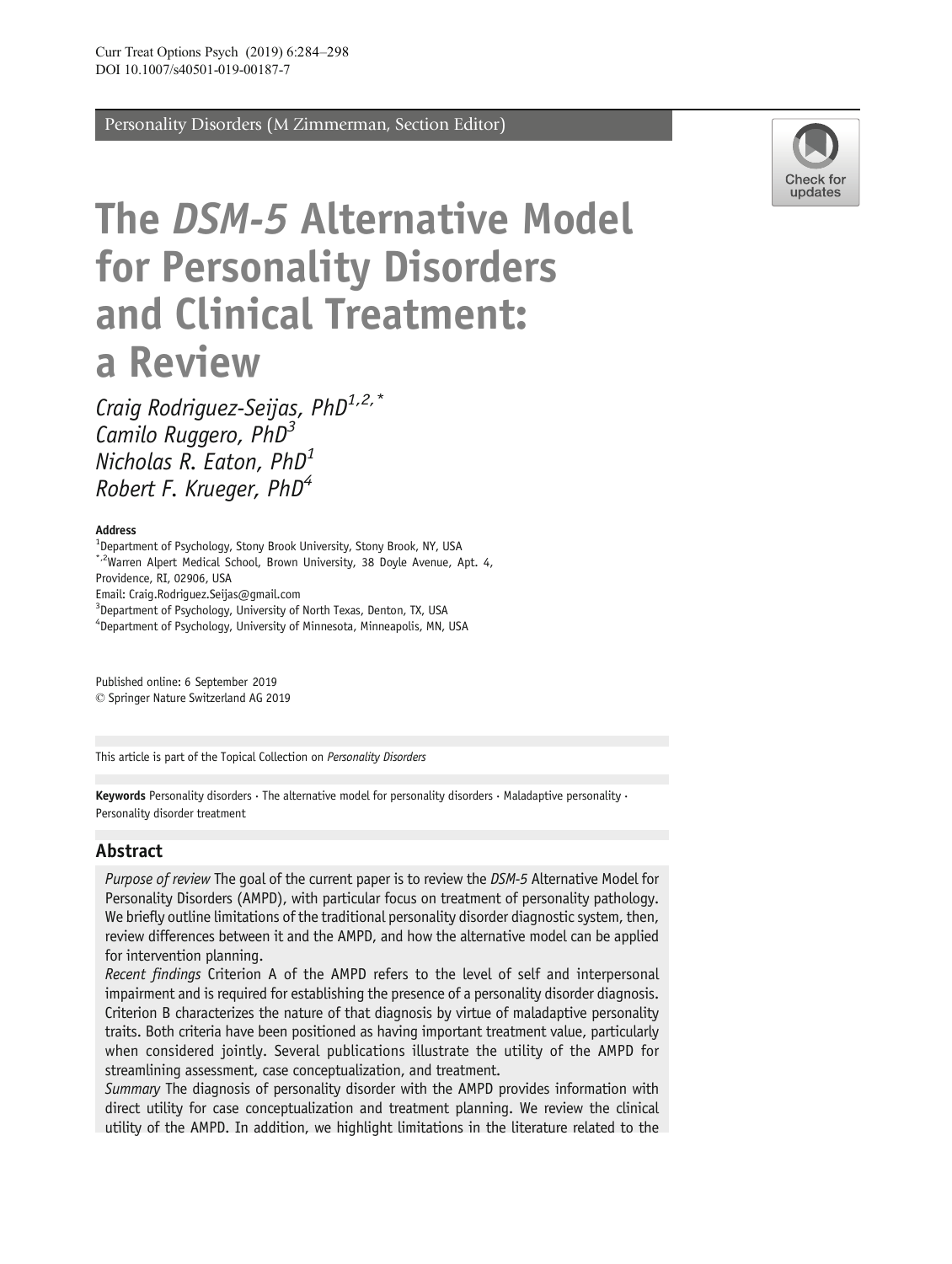AMPD, with directions for future research aimed at improving understanding of the utility of the AMPD. We further situate our discussion of the AMPD within a broader scientific climate with focus on improvement of both personality and non-personality diagnosis, conceptualization, and treatment.

#### Introduction

In an effort to remedy limitations of the DSM-IV-TR conceptualization of personality pathology, the DSM-5 Task Force charged the Personality and Personality Disorders Work Group (PPDWG) with creating an empirically based personality disorder (PD) classification model [\[1\]](#page-10-0). However, in the main section of the DSM-5 [\[2\]](#page-11-0), the traditional conceptualization of personality pathology utilizing 10 putatively distinct dichotomous PD diagnoses was ultimately maintained. The model proposed by the PPDWG—thenceforth entitled the Alternative Model for Personality Disorders (AMPD)—was published in Section III of the DSM-5, representing a categorical-dimensional hybrid model that may be used as an alternative to the traditional Section II diagnostic approach [\[3](#page-11-0)••].

Empirical investigations of the utility of the AMPD have grown since its publication in the DSM-5. Researchers have utilized the AMPD framework to further the understanding of associations between maladaptive personality and other relevant clinical constructs. For instance, the AMPD has been explored as it relates to such psychological phenomena as spitefulness [[4\]](#page-11-0), childhood maltreatment [[5](#page-11-0)] and adult attachment [[6](#page-11-0)], and differences in neural activation patterns [\[7\]](#page-11-0). In addition, several contributors have outlined ways in which the AMPD might be useful for the treatment of psychopathology. Further, publications and reviews exist that entail the use of the AMPD in conceptualizing personality disorders  $[8, 9, 10 \bullet \bullet]$  $[8, 9, 10 \bullet \bullet]$  $[8, 9, 10 \bullet \bullet]$  $[8, 9, 10 \bullet \bullet]$  $[8, 9, 10 \bullet \bullet]$  $[8, 9, 10 \bullet \bullet]$ .

In the current article, we review the literature on the AMPD as it relates to the treatment of personality pathology and, to a lesser extent, other forms of psychopathology. We begin by presenting a brief synopsis of the nature of the development of the AMPD as it pertains to the characterization of personality pathology. Next, we outline the novelty of the AMPD alongside research findings comparing it with the traditional PD diagnostic system. We then summarize the literature on the AMPD and intervention. Finally, we conclude with a discussion of future directions for empirical and treatment considerations related to the AMPD.

## Drawbacks of the traditional diagnostic system of PDs

Though an in-depth review of the history of the AMPD—from the creation of the PPDWG for DSM-5 through the final decision to retain the DSM-IV-TR PD format in the DSM-5 Section II—is beyond the scope of the current publication (interested readers might see [\[3](#page-11-0)••]), there are some important factors surrounding the creation of the AMPD that warrant mention. A large literature documents the myriad drawbacks of categorical conceptualizations of personality pathology—as well as psychopathology in general  $[11-13]$  $[11-13]$  $[11-13]$  $[11-13]$  $[11-13]$ . The most noteworthy problems with the extant PD nosology lie in such drawbacks as (i) significant comorbidity of diagnoses [[14](#page-11-0)], (ii) heterogeneity of presentations within the same diagnosis  $[15-17]$  $[15-17]$  $[15-17]$ , (iii) the use of arbitrary thresholds to distinguish normal functioning from pathology [\[18](#page-11-0)], and (iv) the routine diagnosis of PD-NOS [[19](#page-11-0)].

In addition, and pertinent to our focus on treatment, considering PD diagnoses as qualitatively distinct entities suggests benefit of specialized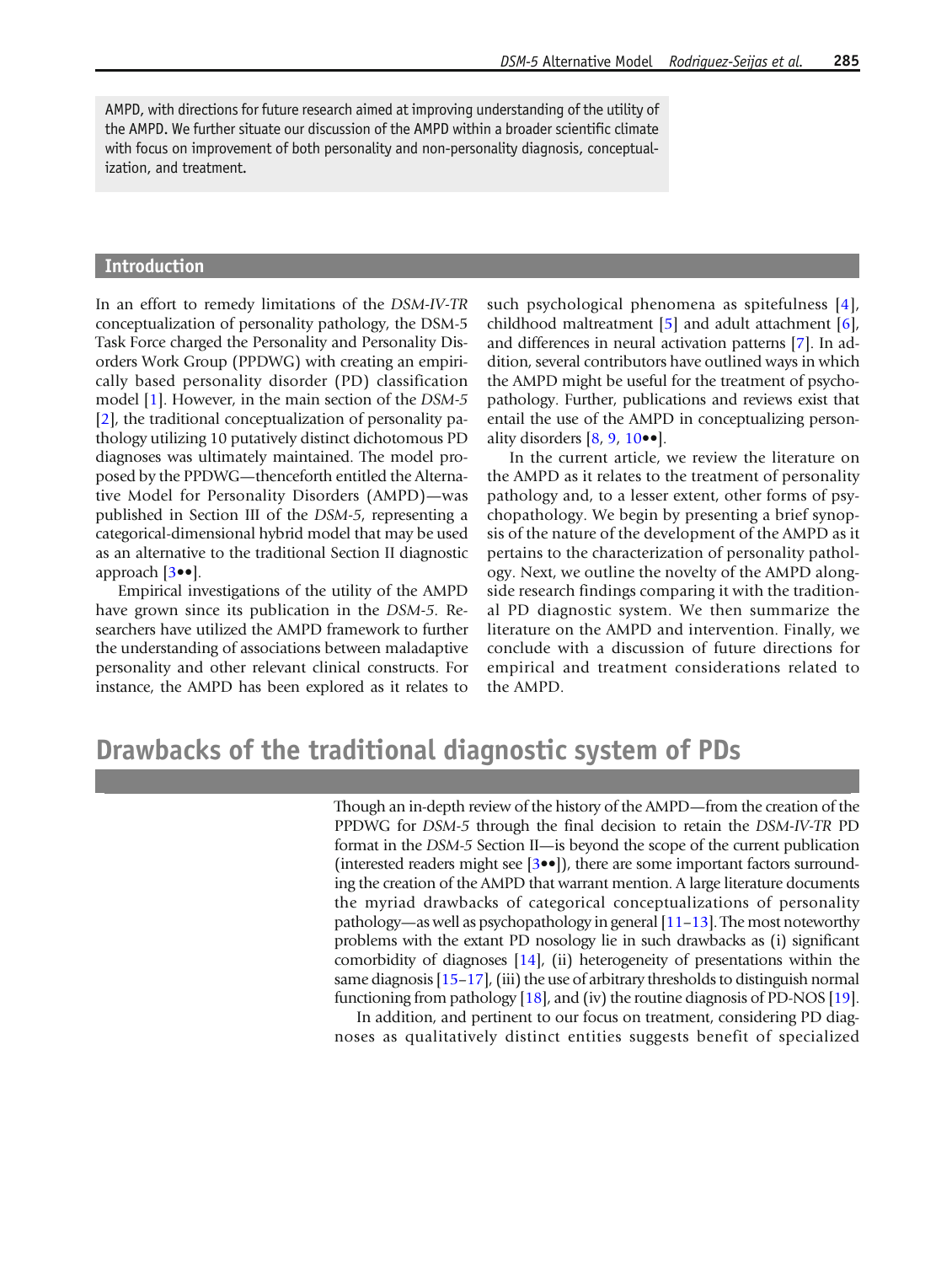interventions tailored to each disorder. As yet, however, empirical findings suggest that interventions do not show specificity for PD [\[20](#page-11-0)], and even non-PD [[21](#page-11-0)], diagnoses. Instead, PD diagnoses appear to share common processes that are responsible for the observed patterns of non-specific treatment effect [[22](#page-11-0), [23\]](#page-11-0). For instance, when PD diagnostic criteria are modeled simultaneously, traditional models—wherein criteria represent distinct, unrelated diagnostic entities—fit the data poorly, while a model wherein a general personality pathology factor accounts for shared variance among discrete PD criteria demonstrates superior fit [[22\]](#page-11-0). The PPDWG, therefore, set out to create a diagnostic system that aligned more closely with empirical evidence about the nature of personality, and personality pathology, that might inform assessment and treatment, resulting in the AMPD.

### The alternative model for personality disorders

The diagnosis of PD within the AMPD framework is based on seven diagnostic criteria (A–G). Criteria A (level of personality impairment) and B (maladaptive personality characteristics) are typically of greatest focus for both research and clinical purposes. These represent the most significant departures from the traditional PD diagnostic system and are the primary focus in this article. Criteria C through G cover issues related to environmental factors, differential diagnosis, and stability, largely congruent with the traditional diagnostic system. In addition, although the AMPD exists in a separate section from the traditional PD diagnostic system, the DSM-5 allows for diagnosis of PD within Section II based on the AMPD through use of the "Other Specified Personality Disorder" category (F301.89). That is, it is possible for the diagnostician to utilize the AMPD for the diagnosis of PD within DSM-5, despite its official placement within Section III: Emerging Measures and Models. We turn to greater discussion of the first two criteria used for the diagnosis of PD within the AMPD. In addition, we highlight literature relating these AMPD criteria with traditional PD diagnoses.

#### Criterion A

Criterion A refers to the extent to which an individual experiences problems in self (i.e., self-direction and identity) and interpersonal (i.e., empathy and intimacy with others) functioning [\[24\]](#page-11-0). Five levels of impairment (little to none, some, moderate, severe, extreme) are specified for each personality functioning area. Criterion A, therefore, may be utilized to establish whether or not a PD diagnosis is appropriate. Deficits in areas of personality functioning represent the core pathology shared in common across all PDs, regardless of the specific PD diagnosis. Deficits in personality functioning, as measured by Criterion A of the AMPD, correspond with several models of personality pathology, including interpersonal, psychodynamic, and personological theories [[8,](#page-11-0) [25\]](#page-11-0). The associated measurement instrument—the Level of Personality Functioning Scale (LPFS [\[24](#page-11-0), [26](#page-11-0)])—is therefore positioned as informative for establishing the presence of a PD diagnosis [\[27](#page-11-0), [28\]](#page-11-0). Scores on the LPFS have been found substantially related with a wide range of constructs reflective of personality pathology (e.g., maladaptive personality traits, traditional PD criteria, and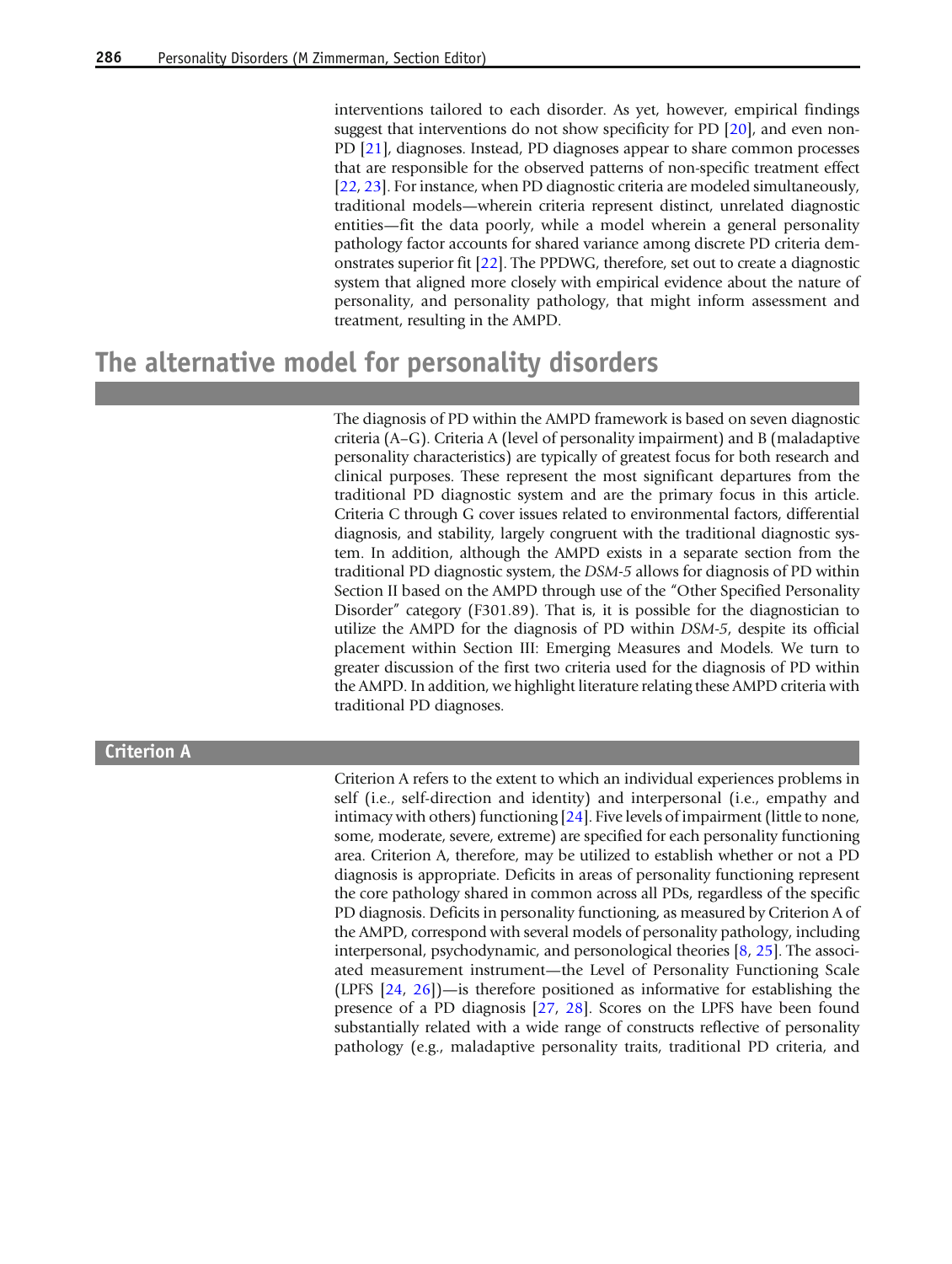ratings of interpersonal problems [[28](#page-11-0)]). Therefore, assessment of pathology in terms of self and interpersonal functioning is associated with the network of constructs related to PDs in general.

### Criterion B

Criterion B characterizes the specific features of any PD diagnosis. That is, information from Criterion B articulates the personality processes that give rise to that individual's specific self and interpersonal functioning deficits. This is accomplished through specification of maladaptive personality traits. Maladaptive personality traits are arranged into five broad trait domains (negative affectivity, detachment, antagonism, disinhibition, and psychoticism) comprising 25 trait facets. Any particular PD diagnosis can be described by the specific constellation of elevated maladaptive personality traits ascribed to that person. Maladaptive personality traits assessed in the AMPD largely reflect extreme variants of normal personality. Though these maladaptive personality traits were developed independent of any specific normal personality theory, numerous studies document the close associations between maladaptive personality traits, as measured in Criterion B of the AMPD, and normative personality constructs [\[29](#page-11-0)–[34](#page-12-0)]. Negative affectivity, detachment, antagonism, disinhibition, and psychoticism represent polar extremes of the normative personality traits of neuroticism, extraversion, agreeableness, conscientiousness, and openness to experience respectively. The AMPD, therefore, provides a tailored approach to the diagnosis of PD, which can directly inform intervention planning. PD-Trait Specified replaces the traditional PD-NOS category, the modal PD diagnosis. While the PD-NOS diagnosis itself provides relatively little specific information about any individual's pathology [\[10](#page-11-0)••], the inclusion of maladaptive traits in the PD diagnosis within the AMPD describes the specific features of personality problems demonstrated by that individual. Therefore, it provides immediate information pertinent to case conceptualization, which is largely absent in the PD-NOS diagnosis.

### Criteria A, B, and traditional PDs

The creation of the AMPD represents a data-driven endeavor, aimed at delineating a classification system that aligns with the empirical evidence on the nature of personality, and personality pathology. Research has further examined the associations between AMPD criteria and traditional PD diagnoses. Largely, these findings suggest that AMPD constructs not only recapture information from the traditional conceptualization of PDs and arrange that information empirically to improve upon some of the limitations of the traditional nosology. For instance, empirical evidence supports the idea that Criterion A features are associated with traditional PD diagnoses [[35](#page-12-0), [36](#page-12-0)]. For example, among clinicians, LPFS ratings predict the diagnosis of a traditional PD [\[35\]](#page-12-0). Additionally, LPFS ratings are associated with traditional PD criteria. These findings are consistent with previous evidence that Criterion A of the AMPD represents an assessment of dysfunction common across personality pathology.

Research further suggests that information provided by the AMPD for characterizing PDs supplements that which is available using traditional PD diagnoses. Several studies have examined the associations between AMPD maladaptive personality traits and traditional PD diagnoses. Results suggest that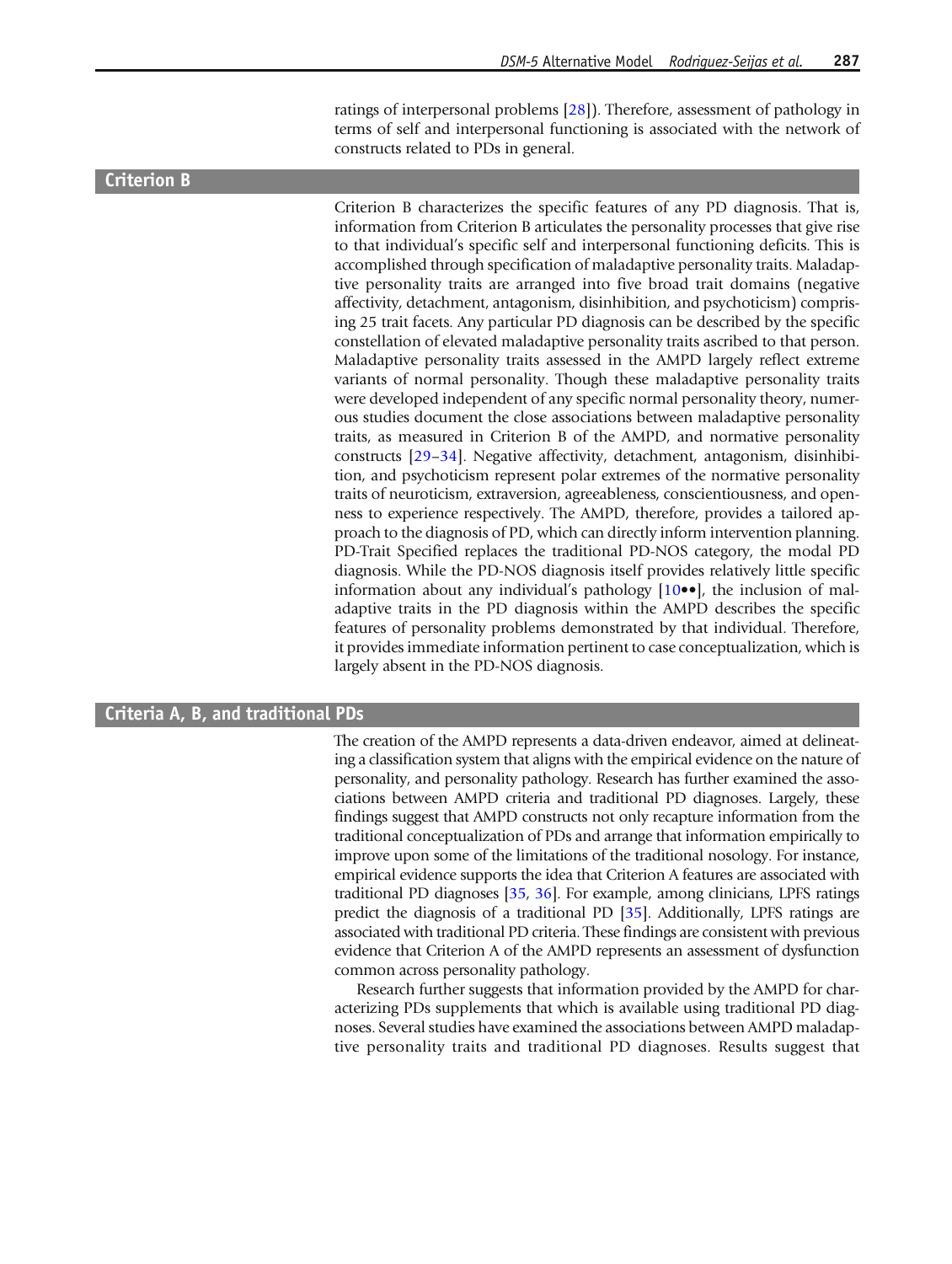information provided by AMPD Criterion B corresponds with specific maladaptive personality characteristics attributed to specific traditional PD diagnoses [[36](#page-12-0)–[48\]](#page-12-0). For instance, the maladaptive personality traits associated with narcissistic PD (i.e., antagonism) explained a significant proportion of the variance in the diagnosis of narcissistic PD in one study [\[36\]](#page-12-0). Indeed, the AMPD specifies maladaptive personality traits that may be used for the diagnosis of six of the 10 traditional PD diagnoses (i.e., antisocial, avoidant, borderline, narcissistic, obsessive-compulsive, and schizotypal). Based on particular trait constellations, the translation of these traditional PD diagnoses by virtue of maladaptive personality traits was calibrated in such a way to correspond with Section II PD prevalence rates. While the AMPD might be used to provide some traditional PD diagnoses, the ability to modify any singular diagnosis by the inclusion of important individual-specific maladaptive personality traits is one clear advantage of the AMPD.

Traditional PD diagnoses are limited in their inability to account for heterogeneity within diagnostic categories. Empirical evidence demonstrates the additional utility of the AMPD for characterizing personality pathology beyond that implied by any specific PD diagnosis. For instance, the inclusion of traits that were not proposed in the AMPD as related to the six retained diagnoses explained additional variance associated with those PDs in one study [\[37](#page-12-0)]. Inclusion of specific facets of antagonism—not specified as associated with the narcissistic PD diagnosis—explained an additional 12% of the variance than inclusion of only the specific facets considered hallmarks of that diagnosis (i.e., grandiosity and attention seeking). Criterion B, therefore, provides additional information specific to an individual's presentation beyond that of the prototypical diagnostic presentation, which directly increases utility of PD diagnoses made within the AMPD.

### Clinical utility of the alternative model for personality disorders

Clinical utility—of any framework for conceptualizing psychopathology—pertains to the ease with which that construct might be used in practice, for communication purposes, for treatment selection, and for predicting outcomes [[49](#page-12-0)]. Previous research highlights the fact that clinicians fail to adhere to traditional PD criteria when providing a PD diagnosis [\[50](#page-12-0)–[53](#page-12-0)]. This suggests that there is limited feasibility in the usage of the traditional PD diagnostic framework. Diagnostic thresholds further fail to capture clinically important psychopathology, thereby limiting their communication effectiveness [\[54\]](#page-12-0). As has been mentioned previously, interventions and PD diagnoses do not bear one-to-one correspondence; traditional PD diagnoses fail to provide adequate information to inform individual-specific treatment planning [\[20\]](#page-11-0). Finally, the use of arbitrary thresholds in the diagnosis of PDs also neglects important associations between sub-threshold dysfunctions and clinical outcomes [\[55\]](#page-12-0). The emerging literature on the clinical utility of the AMPD, however, is promising. Several articles outline the ways in which the AMPD can be used to inform conceptualization and subsequent treatment planning; evidence suggests that the information in the AMPD is considered more useful by clinicians and corresponds with actual treatment decision-making; and data suggest that maladaptive personality constructs might provide information about differential treatment response.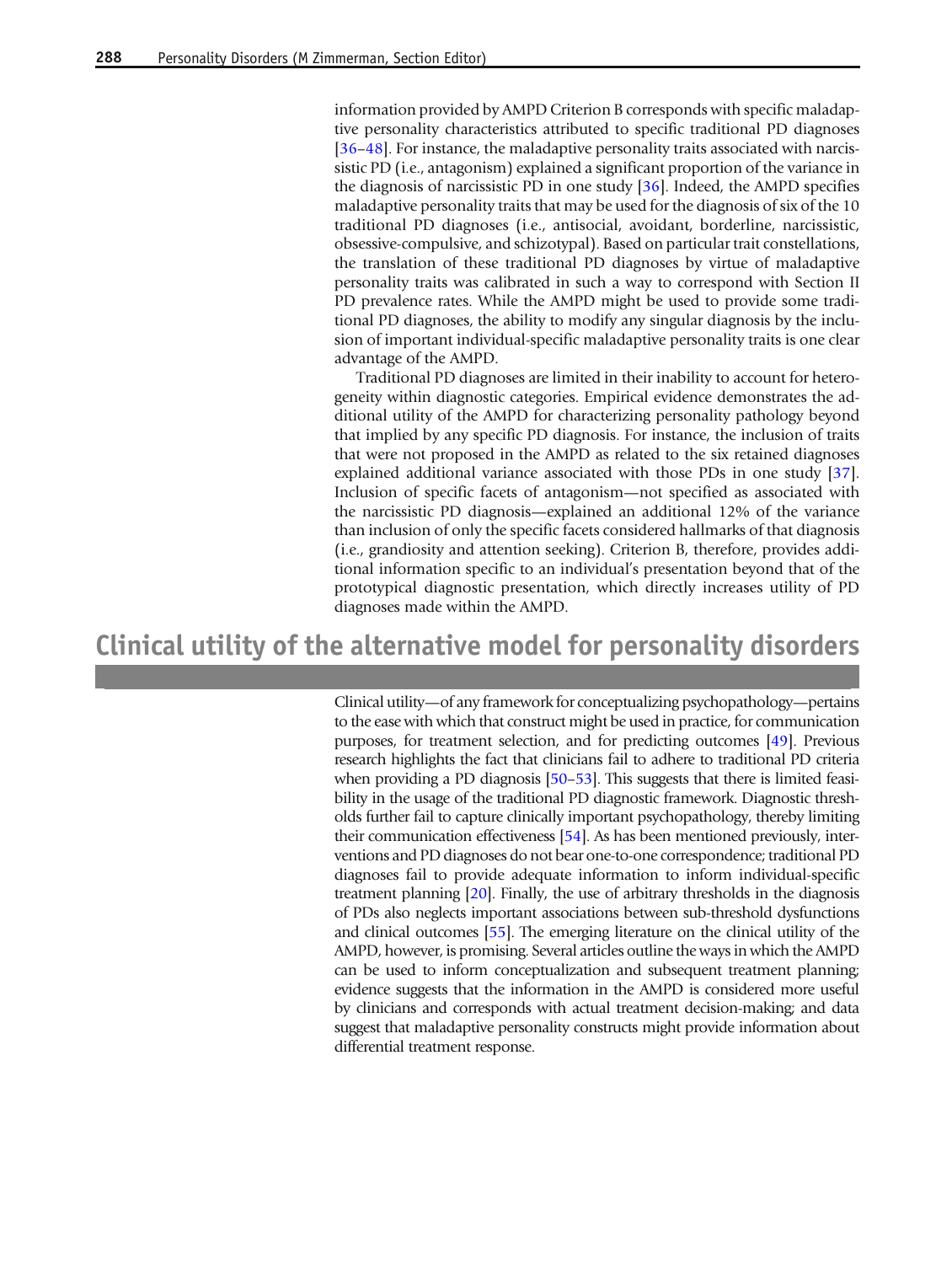### The AMPD for case conceptualization

Literature outlining the ways in which the AMPD might be incorporated into clinical practice typically utilizes clinical case examples to demonstrate case conceptualization, differential diagnosis, and treatment planning [\[8,](#page-11-0) [10](#page-11-0)••, [27](#page-11-0), [56](#page-12-0)–[58](#page-12-0)]. For instance, Bach and colleagues [\[27\]](#page-11-0) illustrated the ways in which the AMPD provides simultaneous diagnostic and case conceptualization information. By virtue of six clinical vignettes, the authors showed how information garnered from Criteria A and B assessments of the AMPD can assist in situating other clinically relevant background information into a coherent diagnostic picture. Similarly, Skodol and colleagues [\[57\]](#page-12-0) presented one comprehensive case example in which they delineated how adoption of an AMPD framework can (i) aid in discerning personality pathology from a general presenting complaint of depressed mood, (ii) provide individual-specific information to supplement the dichotomous PD diagnoses, and (iii) inform intervention planning.

Hopwood [\[59](#page-13-0)••] outlined a comprehensive framework for the assessment and treatment of PDs based on the AMPD, grounded in empirical evidence on the malleability of personality in response to interventions [[60](#page-13-0)–[63\]](#page-13-0). Based upon an understanding of how maladaptive personality domains are associated with affective versus interpersonal dimensions of dysfunction [\[64\]](#page-13-0), treatment approaches for elevations in different Criterion B domains are outlined. For instance, behavioral approaches—like exposure and response prevention—are considered favorable for PDs whose primary characteristic profile involves high negative affectivity. Treatment focus on skills related to interpersonal effectiveness is warranted for PDs where elevations in antagonism and detachment are primary. Treatment for PDs defined by elevations in traits related to the disinhibition domain involves focusing on contingency management and techniques designed to increase motivation for changing maladaptive ways of interacting with various types of socioemotional stimuli. For presentations characterized by high psychoticism, clinical focus involves confrontation of active perceptual dysregulation and development of skills aimed at increasing rational understanding of the self and one's impact on their own environment.

Pincus and colleagues [\[58](#page-12-0)] illustrated how the AMPD can be used for creation of fine-grained understanding of important clinical distinctions among individuals who meet criteria for the same diagnosis: narcissistic PD. By its ability to accommodate both vulnerable and grandiose NPD presentations [[65](#page-13-0), [66](#page-13-0)] within its framework, the authors demonstrated how the use of the AMPD provides important treatment information associated with the heterogeneity of individuals assigned to the same PD diagnosis. For instance, the authors noted how relatively low scores on the detachment domain, as exhibited in one of their three case presentations, might have been associated with that case's more favorable treatment adherence/response. In addition, they pointed out how initial case conceptualizations that overlook AMPD-based constructs—as a result of a principal focus on mood, anxiety, and substance use disorder diagnoses—resulted in a less effective treatment approach. Taken together, this literature demonstrates the potential clinical utility of the AMPD in terms of case conceptualization and treatment planning.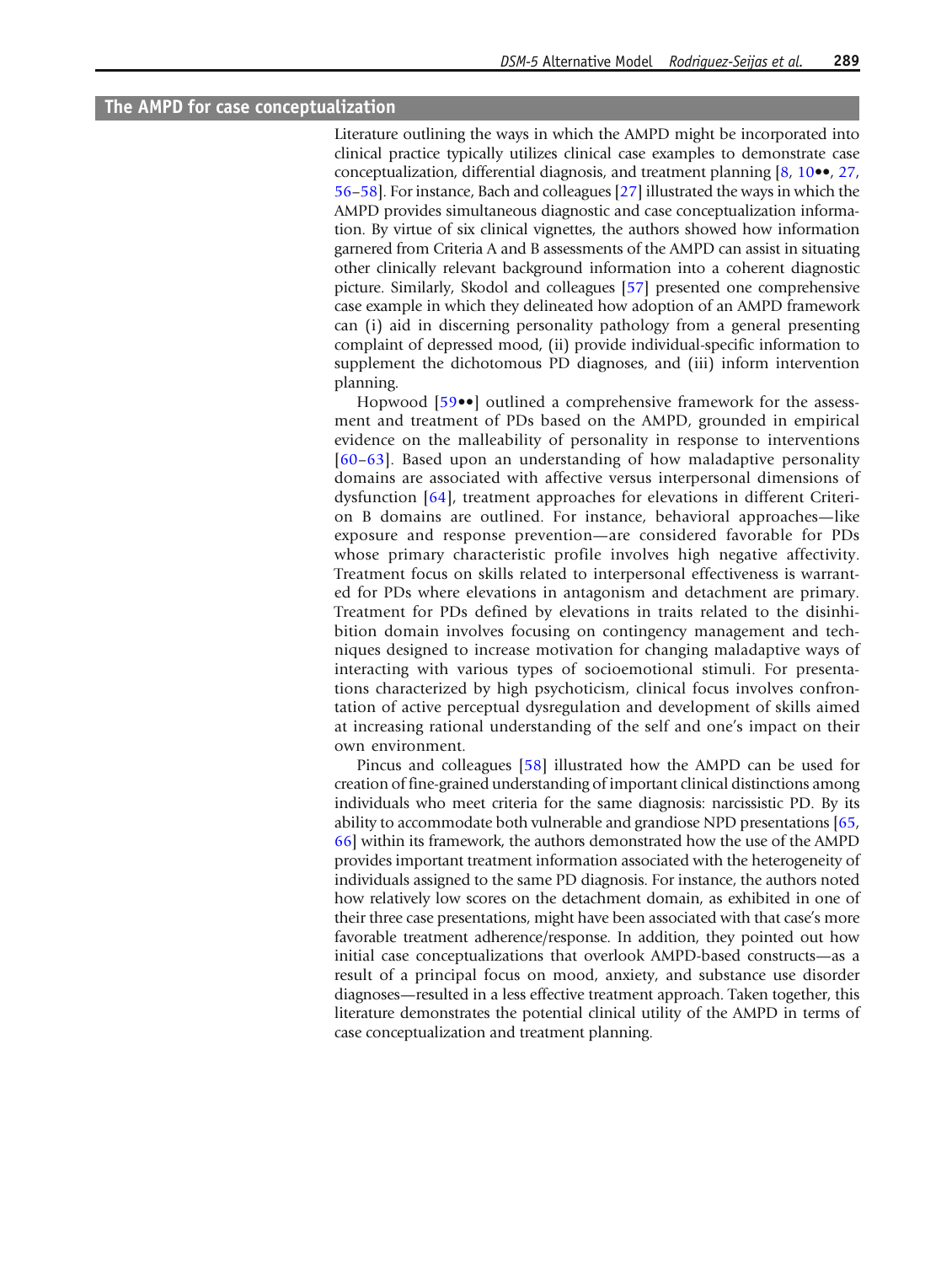### The AMPD and clinical decision-making

While proponents of the AMPD outline its clinical utility, one criticism of the AMPD has been an assumed lack of fidelity between the model and actual clinical decision-making. Detractors initially cited as insurmountable the level of complexity inherent to the model. The AMPD was criticized for lacking a rational clinical basis, thereby limiting the feasibility of its adoption in routine clinical practice [[67](#page-13-0), [68\]](#page-13-0). Rebuttal of these claims involved highlighting the disconnection between traditional PD diagnoses and clinical utility similar to the claim levied against the AMPD. There is little evidence suggesting the use of traditional PD diagnoses aids treatment decision-making [[69](#page-13-0), [70](#page-13-0)]. However, emerging evidence paints a positive picture on the extent to which information from the AMPD can be incorporated into clinical treatment; clinicians, treating both personality and non-personality psychopathology, perceive the AMPD as clinically useful [[71](#page-13-0)–[73\]](#page-13-0).

Three studies, to our knowledge, have examined the clinical utility of the AMPD among practicing clinicians. In two studies, utilizing a sample of clinicians ( $N = 337$ ) treating clients with a PD diagnosis, the AMPD was rated as superior when compared with the traditional PD classification system. Specifically, clinicians rated the maladaptive personality traits of the AMPD (Criterion B) as having greater clinical utility across several domains (ease of application, communication with patients, application to cases, comprehensiveness, case formulation, and description) than traditional PD diagnoses. In contrast, information on the level of personality functioning (Criterion A) was considered less easily applicable and less useful for communication with other professionals than traditional PD diagnoses; there were no other differences across domains [[72](#page-13-0)]. Clinicians' ratings on AMPD dimensions were also more closely associated with actual clinical decision-making than PD diagnostic information. AMPD constructs showed larger effect size–related decisions about implementation of specific forms of psychotherapy (e.g., cognitive and exploratory therapy) and pharmacotherapy (e.g., the use of antidepressants, anxiolytics, antipsychotics, etc.) than traditional PD diagnoses [\[71](#page-13-0)]. Together, these studies suggest benefit in the AMPD by virtue of the advantageous associations with treatment decision-making compared with traditional PD diagnosis.

Fewer empirical investigations have examined the utility of the AMPD among non-PD populations in the context of treatment outcome. In one study examining clinician-patient agreement, Samuel and colleagues [[73](#page-13-0)] examined the convergence of ratings of pathological personality among clinicians and their patients, in a sample of non-PD psychotherapy patients. With the exception of the psychoticism domain, correlations between clinician and patient ratings of maladaptive personality were in the moderate-to-strong range  $(r =$ 0.40–0.61). Though nascent, these findings suggest that the information gained using the AMPD is (i) more clinically useful to clinicians, (ii) aligns with clinical practice, and (iii) corresponds with patients' perceptions of their own dysfunctions.

### Maladaptive personality and differential treatment response

To our knowledge, there have been no studies that have empirically examined the extent to which AMPD constructs specifically predict differential treatment outcome. However, previous research findings on normal personality suggest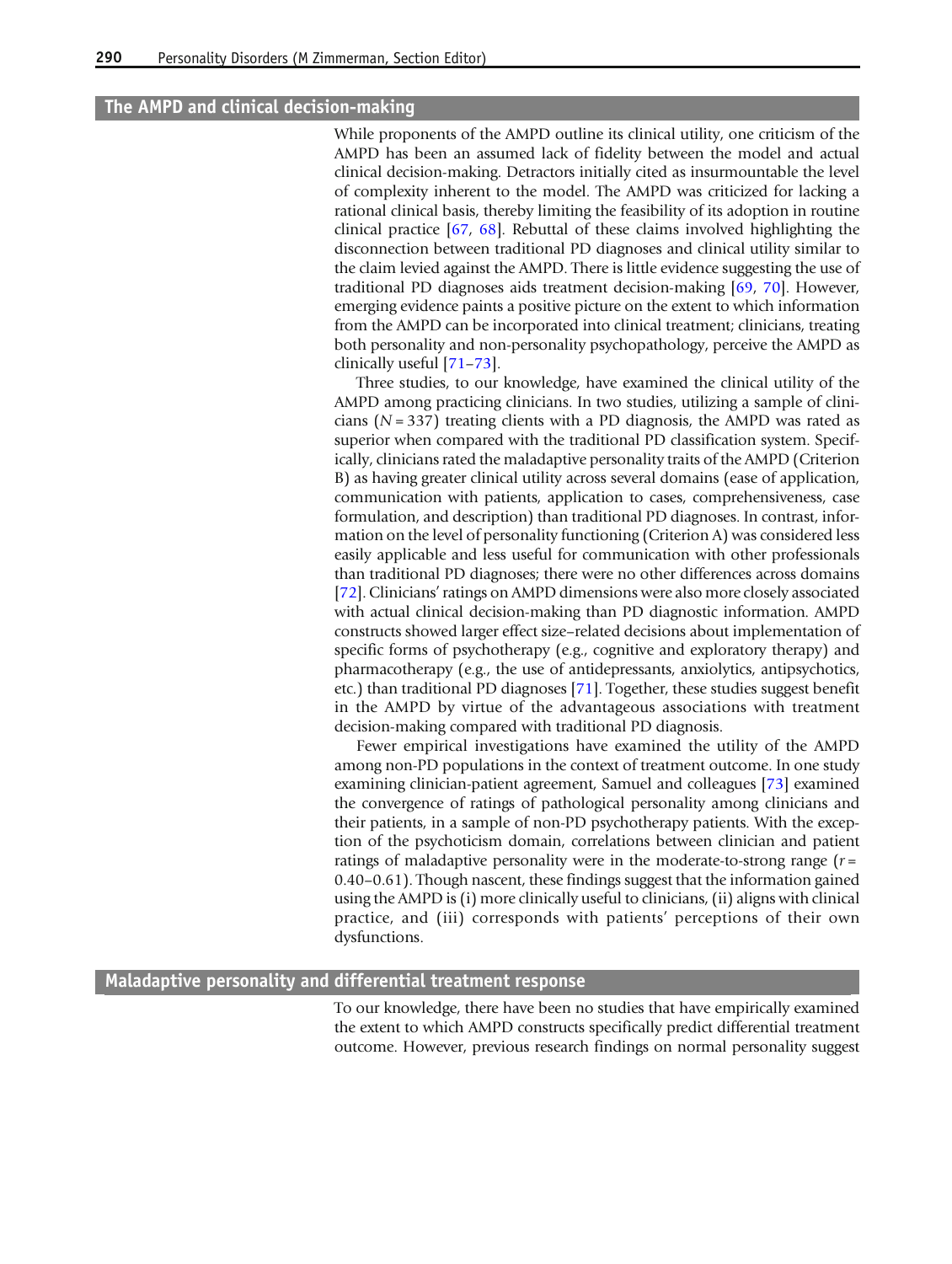that the use of AMPD-related constructs can increase prediction of response to specific interventions. In one study, high neuroticism scores—associated with the AMPD maladaptive trait domain of negative affectivity—were associated with more positive treatment response to pharmacotherapy compared with psychotherapy [[74\]](#page-13-0). Similarly, in a machine learning paradigm, high neuroticism was identified as one of the predictors of treatment response to sertraline [[75](#page-13-0)]. These findings provide evidence that (maladaptive) personality constructs hold some benefit for treatment-matching, representing an exciting opportunity for future research. These findings are also consistent with other calls for increased attention to be paid to the ways in which personality assessment can inform intervention planning [\[76\]](#page-13-0). This conglomerate of findings on the AMPD and other related constructs demonstrate the wealth of clinically useful information that is provided from the diagnosis and conceptualization of PDs from an AMPD framework.

# The alternative model for personality disorders: into the future

The extant literature has largely been focused on examining the potential benefits of the AMPD relative to the traditional PD diagnostic system. The AMPD is effective in distinguishing the presence of PD from non-PD, provides additional contextual information absent in traditional PD diagnosis, and inherently permits greater case conceptualization and treatment planning potential. It is positioned as a means of streamlining assessment, diagnosis, and treatment. The use of the AMPD for the assessment of the presence of PD provides important individual-specific information that can inform actual clinical practice beyond that which can be achieved from the use of traditional PD diagnoses. Still, there exist additional avenues for improvement of the model. We end by identifying future directions for research on the AMPD, and limitations associated with its implementation in routine clinical practice.

### Relative importance of criterion A versus B

Questions remain about the relative distinctiveness of information provided by Criterion A compared with that of Criterion B of the AMPD. Empirical evidence supports conclusions that therapist ratings of self/interpersonal impairment might be both informative beyond ratings of maladaptive personality traits, as well as representative of redundant information. Level of personality functioning explains additional variance not accounted for by the measurement of maladaptive personality traits [[77\]](#page-13-0). However, other data suggest redundancy between the variance related to the information from the two Criteria [[36](#page-12-0)]. The distinctiveness of Criterion A and B might lie in their relative utility for treatment planning. A treatment focus on fundamental psychotherapy principles—like fostering treatment alliance—is suggested for attending to impairment in self/interpersonal functioning (Criterion A). Focus on specific modular interventions, however, has been positioned as useful for targeting maladaptive personality constructs (Criterion B), provided appropriate alliance has been achieved [\[66](#page-13-0), [78](#page-13-0), [79](#page-13-0)]. Nonetheless, the relative importance and distinctiveness of impairment in self/interpersonal functioning compared with maladaptive personality traits remain open for future adjudication [\[70](#page-13-0), [80,](#page-13-0) [81](#page-13-0)].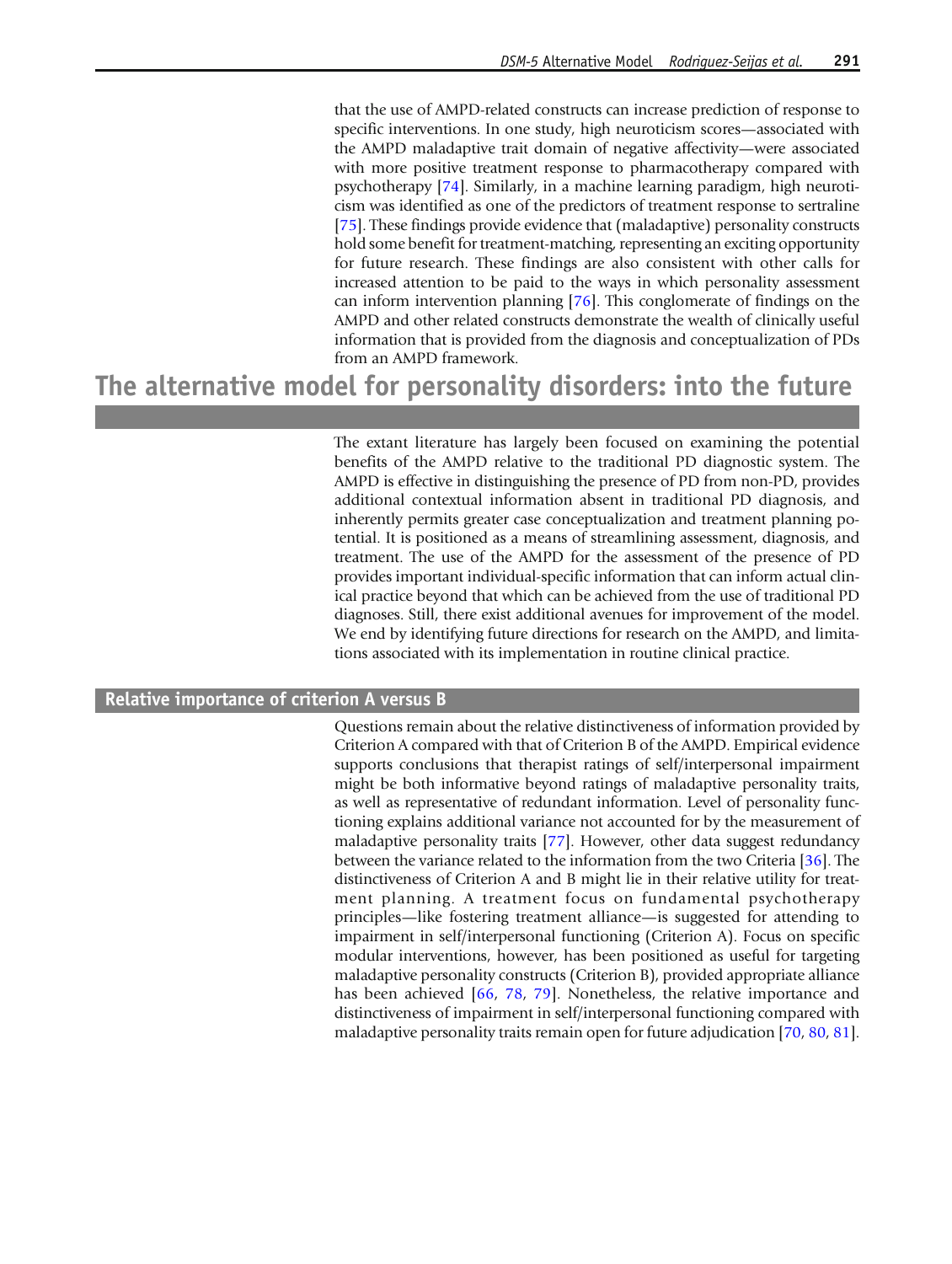### The AMPD and the nature of psychopathology

Questions also remain to be answered about the extent to which personality pathology differs from non-personality psychopathology, and the extent to which the AMPD is helpful in this decision-making. To what extent can AMPD constructs be utilized for differential diagnosis of personality and nonpersonality psychopathology? Level of self/interpersonal functioning is positioned as the hallmark of PD [[35](#page-12-0), [36](#page-12-0)]. In contrast, Criterion B is positioned as an omnibus measure of psychopathology [\[82](#page-13-0), [83\]](#page-13-0). Therefore, is it possible to conclude that self/interpersonal deficits are the defining feature of personality pathology when compared with non-personality pathology? In this vein, would elevations in maladaptive personality traits with normative self/interpersonal functioning be associated with an absence of personality pathology? Further efforts at disentangling the relative contribution of AMPD criteria to the assessment/diagnosis of PD are warranted. These sorts of questions transcend discussions of traditional PD versus AMPD diagnosis of PD and are related to a broader contemporary focus on the validity of any nosology of psychopathology.

The AMPD may be situated within a current context of seeking to use datadriven techniques to improve understanding of the fundamental nature of psychopathology. The creation of the AMPD corresponds with contemporaneous efforts aimed at improving the conceptualization of psychiatric disorders based upon empirical information. Such endeavors have resulted in the exposition of a hierarchical meta-structure of psychopathology entitled the Hierarchical Taxonomy of Psychopathology (HiTOP [\[84](#page-13-0)••, [85](#page-13-0)]). The HiTOP model characterizes the interrelatedness of traditional dichotomous psychiatric diagnoses with dimensional transdiagnostic factors of psychopathology. A wealth of literature documents the favorable properties of these dimensional structures, and how they can be utilized for intervention planning [[12,](#page-11-0) [13](#page-11-0), [86](#page-13-0)].

The hierarchical structure of the HiTOP model is strikingly similar to that underlying maladaptive personality domains [\[87](#page-14-0), [88](#page-14-0)]. Furthermore, level of personality functioning (Criterion A) has been shown associated with many HiTOP-related constructs [\[89](#page-14-0)]. These findings highlight the importance of determining the extent to which Criteria A and B offer distinctive information for the conceptualization and treatment of PD [\[90](#page-14-0)••], particularly as this model becomes increasingly integrated within the intervention literature [\[86](#page-13-0)]. Further, understanding the ways in which personality pathology—in terms of level of self/interpersonal functioning and elevations in maladaptive personality traits—relates to non-personality psychopathology aligns with the epistemological questions about the nature, and treatment, of personality and nonpersonality psychopathology.

#### From empirical evidence to actual clinical practice

Criterion B constructs can inform decisions about specific interventions [\[68](#page-13-0), [74](#page-13-0), [75](#page-13-0), [78\]](#page-13-0). Three measures of Criterion B maladaptive personality traits exist with varying numbers of items associated with each (220 items in the original Personality Inventory for DSM-5 [PID-5] [[33\]](#page-12-0); 100 in the short form [PID-5 SF] [[91\]](#page-14-0); and 25 in the brief form [PID-5 BF] [\[92](#page-14-0)]). However, empirical findings are typically based on the use of the original 220-item PID-5. While the use of the PID-5 might be feasible in research settings, and even in outpatient clinical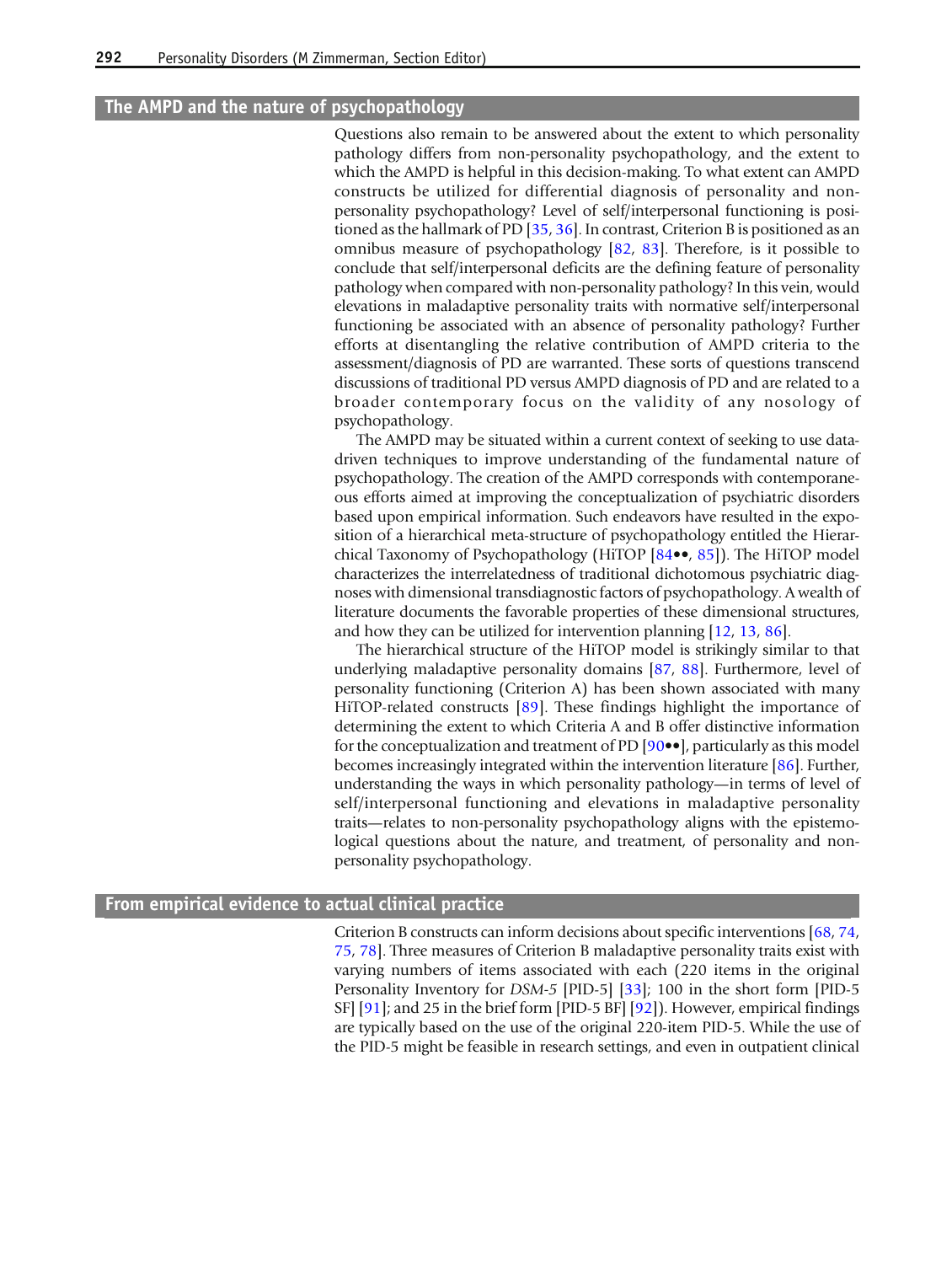settings to some degree, the length of the original PID-5 measure is restrictive in other acute clinical settings. Studies have demonstrated acceptable psychometric properties of these abridged versions [[93,](#page-14-0) [94](#page-14-0)] when compared with the original PID-5. Understanding the clinical utility of these shorter, less burdensome versions—potentially more compatible with measurement-based care [[95](#page-14-0)]—is paramount.

In balancing the need to reduce client burden with the need for comprehensive assessment, we offer one potential way in which AMPD constructs might be used in clinical practice. Shorter PID-5 (e.g., the PID-5 BF) measures might be incorporated as broad screeners of psychopathology. Lengthier trait modules can be strategically utilized for a more fine-grained analysis of facetlevel elevations, following more general domain-level assessment. For clinical interests in formal PD diagnosis, one might consider the use of the Level of Personality Functioning Scale (FPS [\[26](#page-11-0)]) in conjunction with measures of maladaptive personality. While this represents one way in which the information from the AMPD can be routinely incorporated into practice, future research must determine the extent to which clinically relevant information is lost by the adoption of these shorter versions of the PID-5 measure. For instance, the PID-5 BF does not measure maladaptive trait facet-level information, only providing assessment of broad domains. Future research must also ascertain the extent to which adoption of an AMPD framework in the diagnosis of PD, and its subsequent treatment, is associated with favorable treatment outcomes.

Relatedly, despite several publications that demonstrate the potential utility of the AMPD for clinical decision-making, there is still little empirical evidence validating the ways in which maladaptive personality can inform intervention planning. Traditional PD diagnoses fail to demonstrate diagnosis-specific intervention effects [\[20](#page-11-0)]. Though empirical investigations of the associations between AMPD constructs and traditional PD diagnosis have been undertaken, the results of these studies have largely demonstrated the overlap between—and additional information provided by—the AMPD and traditional PD diagnoses in the assessment of PD. Perhaps the next step in understanding the utility of AMPD might involve the exploration of AMPD-related evidence-supported treatments. Hopwood and colleagues [\[64](#page-13-0)] already identify potential treatment options based on the defining features of various AMPD domains (i.e., Criteria A and B). Further, at least one text exists with direction for clinicians in using the AMPD in routine clinical practice [\[10](#page-11-0)••]. Empirical evidence is needed to validate the use of these intervention techniques within this AMPD paradigm.

#### AMPD dimensionality and PD diagnosis

Traditional PDs have been criticized for possessing arbitrary thresholds [\[18](#page-11-0)]. With the introduction of more dimensional models of psychopathology, like the AMPD, questions about the demarcation of function versus dysfunction remain pertinent [\[96](#page-14-0), [97](#page-14-0)]. That the AMPD provides a single PD diagnosis, the examination of epidemiological trends is not hampered through its adoption. Questions arise, however, about finding the appropriate cutoff scores for providing PD diagnoses. Utilizing a rational decision of a score of 2—on a 0–3 point scale—to indicate elevation in maladaptive personality traits [\[98\]](#page-14-0), prevalence rates of the six retained PD diagnoses within the AMPD were consistent with those of PDs diagnosed via the traditional PD nosology. However, this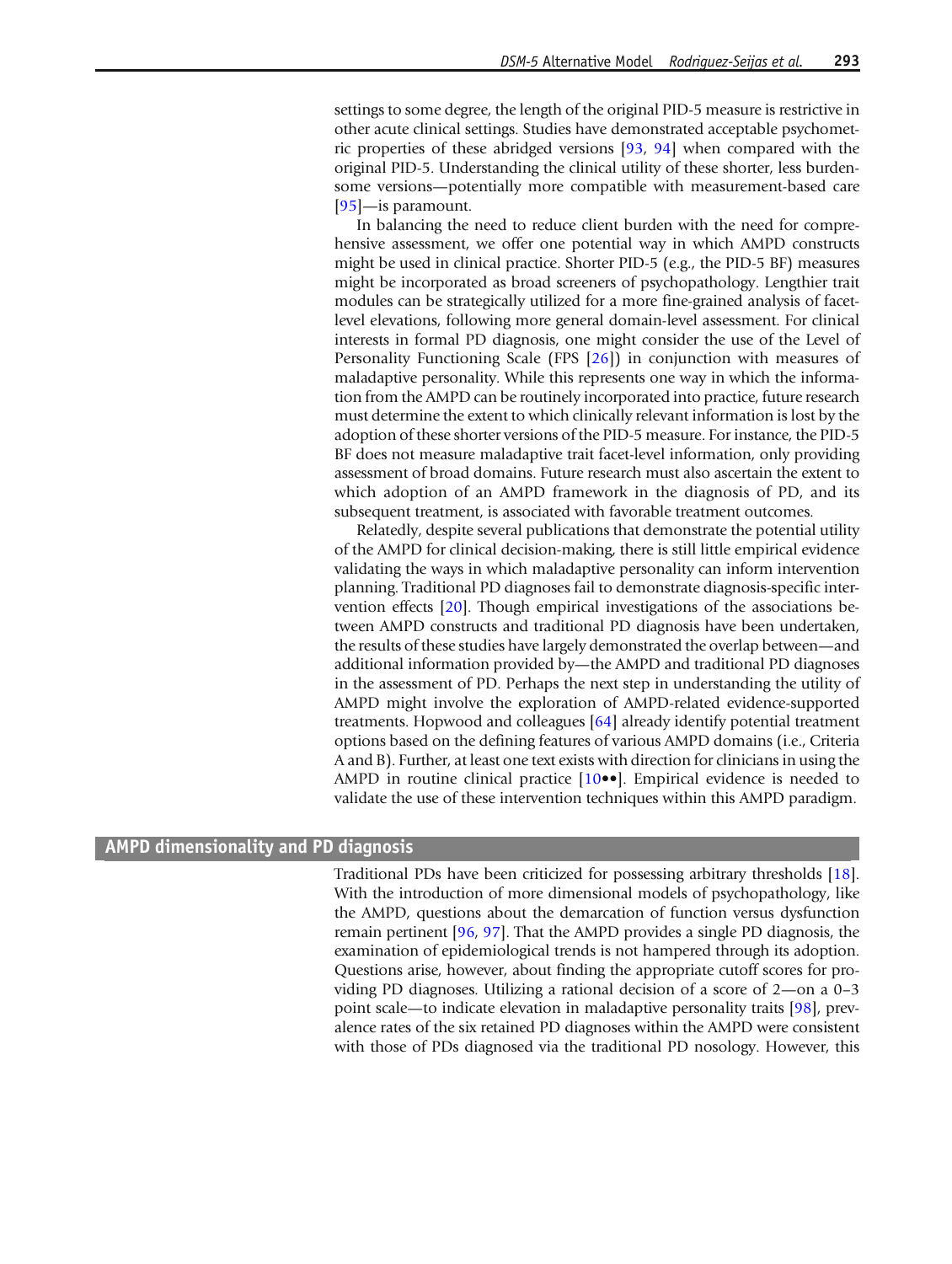remains an important issue that is not specific to the AMPD. Finding datadriven cutoffs with associations to important clinical outcomes is also important in further understanding the clinical utility of the AMPD. For instance, information about appropriate cutoffs can provide insight into how individual scores on AMPD constructs be utilized to inform selection into treatment studies. Reconciling the dimensional nature of personality pathology with the need for clinical cutoffs, therefore, represents a continued focus for both PD and general psychopathology.

# <span id="page-10-0"></span>Conclusion

The AMPD was developed in an effort to provide a diagnostic system for PDs that corresponds with empirical evidence about the nature of normal and maladaptive personality. The diagnosis of PD using the AMPD provides comprehensiveness of information about the individual's presenting pathology, which can easily be incorporated in clinical practice, and aligns with actual clinical decision-making. Further, numerous publications have demonstrated how information from the AMPD can be incorporated for the purpose of clinical assessment, diagnosis, and treatment planning. Indeed, the constructs within the AMPD provide a comprehensive means of assessing personality pathology and conceptualizing the appropriate treatment approach. In addition, the literature further suggests that information from the AMPD is not solely relegated to personality pathology, but can be useful for the conceptualization and treatment of non-personality psychopathology as well.

### Compliance with Ethical Standards

### Conflict of Interest

Craig Rodriguez-Seijas declares that he has no conflict of interest. Camilo Ruggero declares that he has no conflict of interest. Nicholas R. Eaton declares that he has no conflict of interest.

Robert F. Krueger is a coauthor of the PID-5 and provides consulting services to aid users of the PID-5 in the interpretation of test scores. PID-5 is the intellectual property of the American Psychiatric Association, and Dr. Krueger does not receive royalties or any other compensation from publication or administration of the inventory.

### Human and Animal Rights and Informed Consent

This article does not contain any studies with human or animal subjects performed by any of the authors.

### References and Recommended Reading

Papers of particular interest, published recently, have been highlighted as:

•• Of major importance

1. Krueger RF, Markon KE. The role of the DSM-5 personality trait model in moving toward a quantitative and empirically based approach to classifying

personality and psychopathology. Annu Rev Clin Psychol. 2014;10:477–501.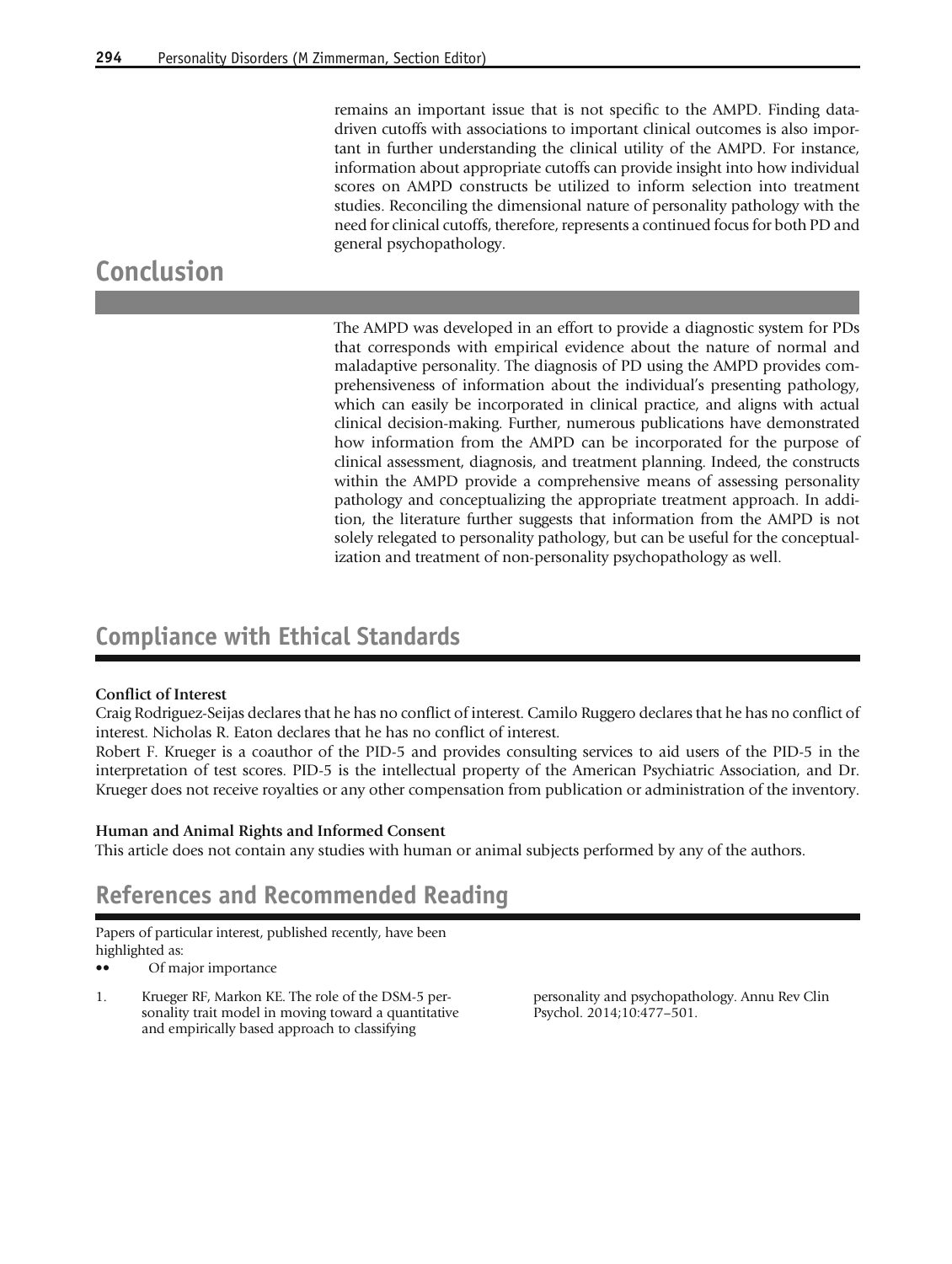- <span id="page-11-0"></span>2. American Psychiatric Association. Diagnostic and statistical manual of mental disorders (DSM-5®). American Psychiatric Publications; 2013
- 3.•• Zachar P, Krueger R, Kendler K. Personality disorder in DSM-5: an oral history. Psychol Med. 2016;46(1):1–1.

For readers interested in understanding a more thorough review of the development and subsequent relegation of the AMPD to Section III of the DSM-5.

- 4. Zeigler-Hill V, Noser AE. Characterizing spitefulness in terms of the DSM-5 model of pathological personality traits. Curr Psychol. 2018;37(1):14–20.
- 5. Veith AC, Russell TD, King AR. PID-5 trait mediation of childhood maltreatment effects. Personal Individ Differ. 2017;104:58–63.
- 6. Fossati A, Krueger RF, Markon KE, Borroni S, Maffei C, Somma A. The DSM-5 alternative model of personality disorders from the perspective of adult attachment: a study in community-dwelling adults. J Nerv Ment Dis. 2015;203(4):252–8.
- 7. James LM, Engdahl BE, Leuthold AC, Krueger RF, Georgopoulos AP. Pathological personality traits modulate neural interactions. Exp Brain Res. 2015;233(12):3543–52.
- 8. Waugh MH, Hopwood CJ, Krueger RF, Morey LC, Pincus AL, Wright AG. Psychological assessment with the DSM–5 alternative model for personality disorders: tradition and innovation. Prof Psychol Res Pract. 2017;48(2):79–89.
- 9. Morey LC, Benson KT, Busch AJ, Skodol AE. Personality disorders in DSM-5: emerging research on the alternative model. Curr Psychiatry Rep. 2015;17(4):24.
- 10.•• Hopwood CJ, Mulay AL, Waugh MH. The DSM-5 alternative model for personality disorders: integrating multiple paradigms of personality assessment.

Routledge; 2019. Hopwood's, Mulay's and Waugh's book contains a more in-depth description of much of the information presented herein. Their book presents additional information on the applicability of the AMPD in clinical practice. In addition, they present in-depth overview of the research literature surrounding the AMPD.

- 11. Eaton NR, South SC, Krueger RF. The meaning of comorbidity among common mental disorders. In: Millon T, Krueger RF, Simonsen E, editors. Contemporary directions in psychopathology: scientific foundations of the DSM-V and ICD-11. 2nd ed. New York: Guildford Publications; 2010. p. 223–41.
- 12. Eaton NR, Rodriguez-Seijas C, Carragher N, Krueger RF. Transdiagnostic factors of psychopathology and substance use disorders: a review. Soc Psychiatry Psychiatr Epidemiol. 2015:1–12.
- 13. Rodriguez-Seijas C, Eaton NR, Krueger RF. How transdiagnostic factors of personality and psychopathology can inform clinical assessment and intervention. J Pers Assess. 2015;97(5):425–35.
- 14. Hyler SE, Kellman H, Oldham J, Skodol A. Diagnosis of DSM-III-R personality disorders by two structured interviews: patterns of comorbidity. Am J Psychiatr. 1992;149:213–20.
- 15. Widiger TA, Trull TJ. Plate tectonics in the classification of personality disorder: shifting to a dimensional model. Am Psychol. 2007;62(2):71–83.
- 16. First MB, Westen D. Classification for clinical practice: how to make ICD and DSM better able to serve clinicians. Int Rev Psychiatry. 2007;19(5):473–81.
- 17. Widiger TA, Simonsen E, Krueger R, Livesley WJ, Verheul R. Personality disorder research agenda for the DSM–V. J Personal Disord. 2005;19(3):315–38.
- 18. Widiger TA. Official classification systems. In: Handbook of personality disorders: theory, research, and treatment; 2001. p. 60–83.
- 19. Verheul R, Widiger TA. A meta-analysis of the prevalence and usage of the personality disorder not otherwise specified (PDNOS) diagnosis. J Personal Disord. 2004;18(4):309–19.
- 20. Bateman AW, Gunderson J, Mulder R. Treatment of personality disorder. Lancet. 2015;385(9969):735–43.
- 21. Barlow DH, Allen LB, Choate ML. Toward a unified treatment for emotional disorders. Behav Ther. 2004;35(2):205–30.
- 22. Sharp C, Wright AG, Fowler JC, Frueh BC, Allen JG, Oldham J, et al. The structure of personality pathology: both general ('g') and specific ('s') factors? J Abnorm Psychol. 2015;124(2):387–98.
- 23. Kernberg OF. Severe personality disorders: psychotherapeutic strategies. Yale University Press; 1993.
- 24. Bender DS, Morey LC, Skodol AE. Toward a model for assessing level of personality functioning in DSM–5, part I: a review of theory and methods. J Pers Assess. 2011;93(4):332–46.
- 25. Pincus AL. An interpersonal perspective on criterion a of the DSM-5 alternative model for personality disorders. Curr Opin Psychol. 2018;21:11–7.
- 26. Morey LC, Berghuis H, Bender DS, Verheul R, Krueger RF, Skodol AE. Toward a model for assessing level of personality functioning in DSM–5, part II: empirical articulation of a core dimension of personality pathology. J Pers Assess. 2011;93(4):347–53.
- 27. Bach B, Markon K, Simonsen E, Krueger RF. Clinical utility of the DSM-5 alternative model of personality disorders: six cases from practice. J Psychiatr Pract. 2015;21(1):3–25.
- 28. Hopwood CJ, Good EW, Morey LC. Validity of the DSM–5 levels of personality functioning scale–self report. J Pers Assess. 2018;100(6):650–9.
- 29. Wright ZE, Pahlen S, Krueger RF. Genetic and environmental influences on Diagnostic and Statistical Manual of Mental Disorders-(DSM–5) maladaptive personality traits and their connections with normative personality traits. J Abnorm Psychol. 2017;126(4):416–28.
- 30. Thimm JC, Jordan S, Bach B. The Personality Inventory for DSM-5 Short Form (PID-5-SF): psychometric properties and association with big five traits and pathological beliefs in a Norwegian population. BMC Psychol. 2016;4(1):61.
- 31. Kendler KS, Aggen S, Gillespie N, Neale M, Knudsen G, Krueger R, et al. The genetic and environmental sources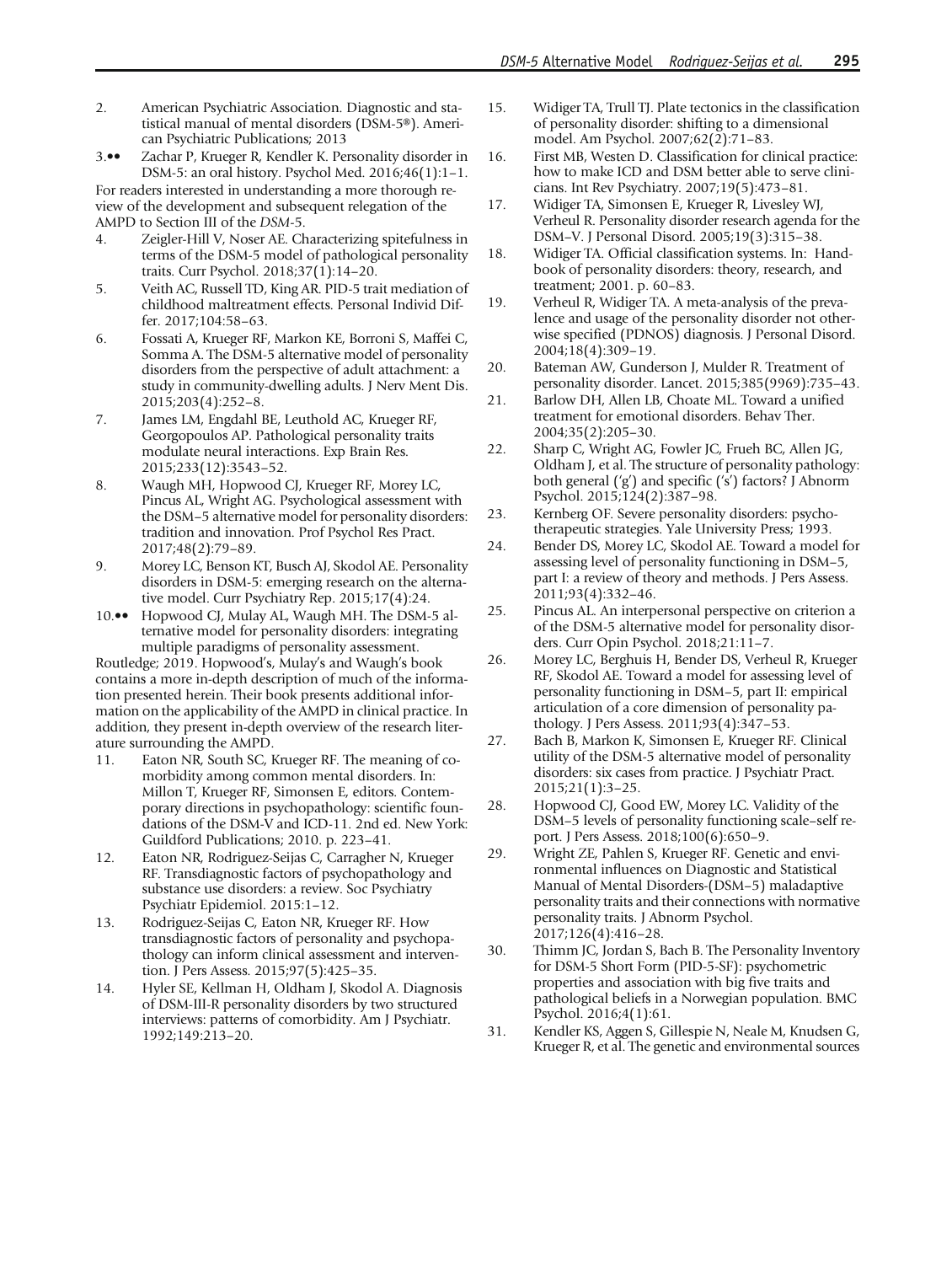<span id="page-12-0"></span>of resemblance between normative personality and personality disorder traits. J Personal Disord. 2017;31(2):193–207.

- 32. Sleep CE, Hyatt CS, Lamkin J, Maples-Keller JL, Miller JD. Examining the relations among the DSM–5 alternative model of personality, the five-factor model, and externalizing and internalizing behavior. Personal Disord Theory Res Treat. 2018;9(4):379–84.
- 33. Krueger RF, Derringer J, Markon KE, Watson D, Skodol AE. Initial construction of a maladaptive personality trait model and inventory for DSM-5. Psychol Med. 2012;42(9):1879–90.
- 34. DeYoung CG, Carey BE, Krueger RF, Ross SR. Ten aspects of the big five in the personality inventory for DSM–5. Personal Disord Theory Res Treat. 2016;7(2):113–23.
- 35. Morey LC, Bender DS, Skodol AE. Validating the proposed diagnostic and statistical manual of mental disorders, severity indicator for personality disorder. J Nerv Ment Dis. 2013;201(9):729–35.
- 36. Few LR, Miller JD, Rothbaum AO, Meller S, Maples J, Terry DP, et al. Examination of the Section III DSM-5 diagnostic system for personality disorders in an outpatient clinical sample. J Abnorm Psychol. 2013;122(4):1057–69.
- 37. Hopwood CJ, Thomas KM, Markon KE, Wright AG, Krueger RF. DSM-5 personality traits and DSM–IV personality disorders. J Abnorm Psychol. 2012;121(2):424–32.
- 38. Fossati A, Somma A, Borroni S, Maffei C, Markon KE, Krueger RF. Borderline personality disorder and narcissistic personality disorder diagnoses from the perspective of the DSM-5 personality traits: a study on Italian clinical participants. J Nerv Ment Dis. 2016;204(12):939–49.
- 39. Fossati A, Krueger RF, Markon KE, Borroni S, Maffei C. Reliability and validity of the Personality Inventory for DSM-5 (PID-5) predicting DSM-IV personality disorders and psychopathy in community-dwelling Italian adults. Assessment. 2013;20(6):689–708.
- 40. Anderson J, Snider S, Sellbom M, Krueger R, Hopwood C. A comparison of the DSM-5 Section II and Section III personality disorder structures. Psychiatry Res. 2014;216(3):363–72.
- 41. Sellbom M, Sansone RA, Songer DA, Anderson JL. Convergence between DSM-5 Section II and Section III diagnostic criteria for borderline personality disorder. Aust N Z J Psychiatry. 2014;48(4):325–32.
- 42. Jopp AM, South SC. Investigating the personality inventory for DSM-5 using self and spouse reports. J Personal Disord. 2015;29(2):193–214.
- 43. Miller JD, Few LR, Lynam DR, MacKillop J. Pathological personality traits can capture DSM–IV personality disorder types. Personal Disord Theory Res Treat. 2015;6(1):32–40.
- 44. Fossati A, Somma A, Borroni S, Maffei C, Markon KE, Krueger RF. A head-to-head comparison of the Personality Inventory for DSM-5 (PID-5) with the Personality Diagnostic Questionnaire-4 (PDQ-4) in

predicting the general level of personality pathology among community dwelling subjects. J Personal Disord. 2016;30(1):82–94.

- 45. Liggett J, Sellbom M, Bach B. Continuity between DSM-5 Section II and Section III personality traits for obsessive–compulsive personality disorder. Clin Psychol Psychother. 2018;25(1):144–51.
- 46. Liggett J, Sellbom M. Examining the DSM-5 alternative model of personality disorders operationalization of obsessive–compulsive personality disorder in a mental health sample. Personal Disord Theory Res Treat. 2018;9(5):397–407.
- 47. McClintock AS, McCarrick SM. An examination of dependent personality disorder in the alternative DSM-5 model for personality disorders. J Psychopathol Behav Assess. 2017;39(4):635–41.
- 48. Watters CA, Bagby RM, Sellbom M. Meta-analysis to derive an empirically based set of personality facet criteria for the alternative DSM-5 model for personality disorders. Personal Disord Theory Res Treat. 2019;10(2):97–104.
- 49. First MB, Pincus HA, Levine JB, Williams JB, Ustun B, Peele R. Clinical utility as a criterion for revising psychiatric diagnoses. Am J Psychiatr. 2004;161(6):946–54.
- 50. Garb HN. Clinical judgment and decision making. Annu Rev Clin Psychol. 2005;1:67–89.
- 51. Morey LC, Benson KT. An investigation of adherence to diagnostic criteria, revisited: clinical diagnosis of the DSM-IV/DSM-5 Section II personality disorders. J Personal Disord. 2016;30(1):130–44.
- 52. Morey LC, Ochoa ES. An investigation of adherence to diagnostic criteria: clinical diagnosis of the DSM-III personality disorders. J Personal Disord. 1989;3(3):180–92.
- 53. Blashfield RK, Herkov MJ. Investigating clinician adherence to diagnosis by criteria: a replication of Morey and Ochoa (1989). J Personal Disord. 1996;10(3):219–28.
- 54. Regier DA, Narrow WE. Defining clinically significant psychopathology with epidemiologic data. Defining psychopathology in the 21st century DSM–V and beyond. 2002. pp 19–30.
- 55. Zimmerman M, Chelminski I, Young D, Dalrymple K, Martinez J. Does the presence of one feature of borderline personality disorder have clinical significance? Implications for dimensional ratings of personality disorders. J Clin Psychiatry. 2012;73(1):8–12.
- 56. Morey LC, Stagner BH. Narcissistic pathology as core personality dysfunction: comparing the DSM-IV and the DSM-5 proposal for narcissistic personality disorder. J Clin Psychol. 2012;68(8):908–21.
- 57. Skodol AE, Morey LC, Bender DS, Oldham JM. The alternative DSM-5 model for personality disorders: a clinical application. Am J Psychiatr. 2015;172(7):606–13.
- 58. Pincus AL, Dowgwillo EA, Greenberg LS. Three cases of narcissistic personality disorder through the lens of the DSM-5 alternative model for personality disorders. Pract Innov. 2016;1(3):164–77.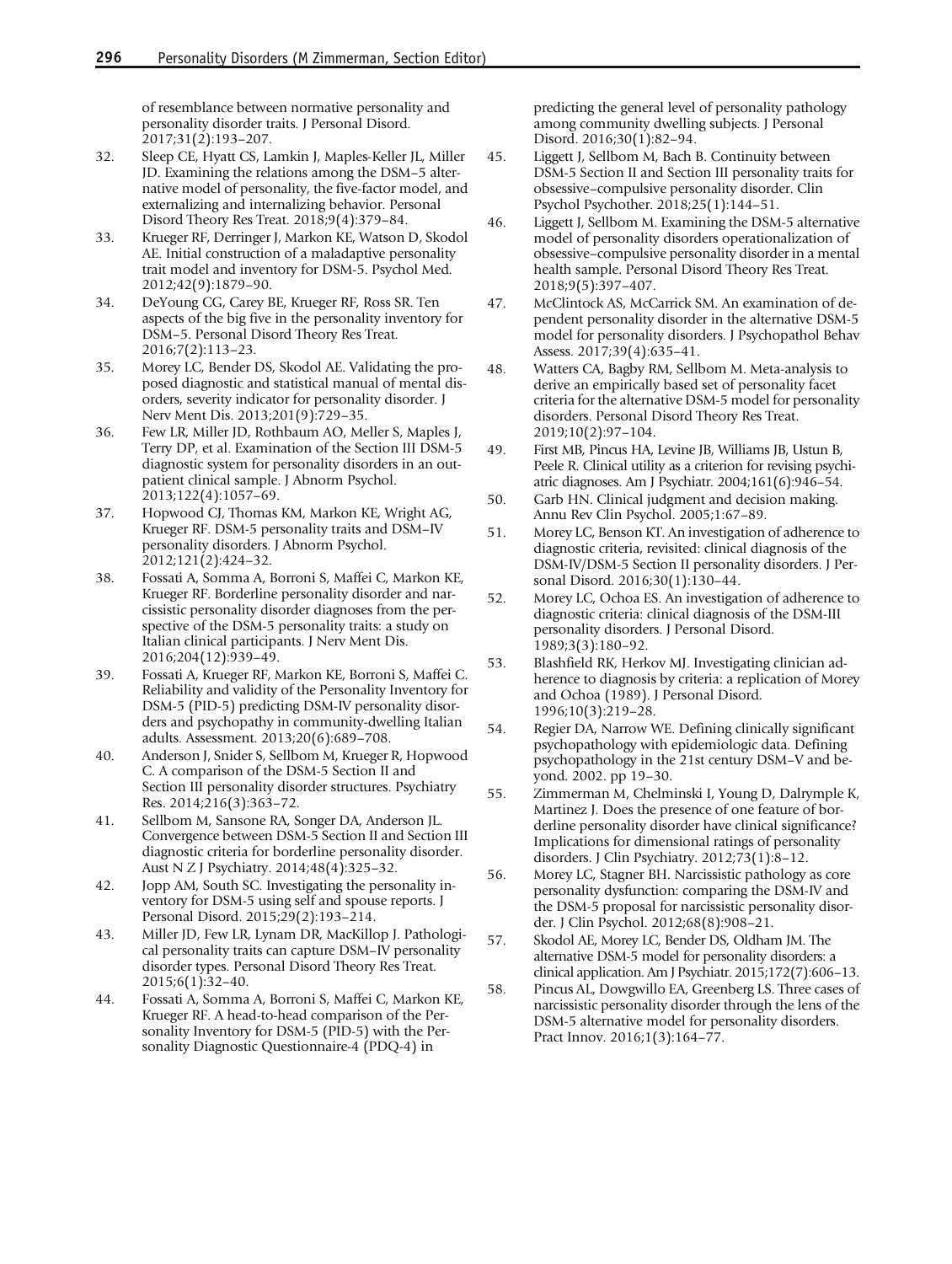<span id="page-13-0"></span>59.•• Hopwood CJ. A framework for treating DSM-5 alternative model for personality disorder features. Personal Ment Health. 2018;12(2):107–2.

Hopwood elaborates on the clinical utility of the AMPD, as well as the ways in which information from the AMPD might be utilized by the practising clinician for treatment decisionmaking.

- 60. Carl JR, Gallagher MW, Sauer-Zavala SE, Bentley KH, Barlow DH. A preliminary investigation of the effects of the unified protocol on temperament. Compr Psychiatry. 2014;55(6):1426–34.
- 61. Jackson JJ, Hill PL, Payne BR, Roberts BW, Stine-Morrow EA. Can an old dog learn (and want to experience) new tricks? Cognitive training increases openness to experience in older adults. Psychol Aging. 2012;27(2):286–92.
- 62. Roberts BW, Luo J, Briley DA, Chow PI, Su R, Hill PL. A systematic review of personality trait change through intervention. Psychol Bull. 2017;143(2):117–41.
- 63. Quilty LC, De Fruyt F, Rolland J-P, Kennedy SH, Rouillon PF, Bagby RM. Dimensional personality traits and treatment outcome in patients with major depressive disorder. J Affect Disord. 2008;108(3):241–50.
- 64. Hopwood CJ, Zimmermann J, Pincus AL, Krueger RF. Connecting personality structure and dynamics: towards a more evidence-based and clinically useful diagnostic scheme. J Personal Disord. 2015;29(4):431– 48.
- 65. Kealy D, Rasmussen B. Veiled and vulnerable: the other side of grandiose narcissism. Clin Soc Work J. 2012;40(3):356–65.
- 66. Pincus AL, Cain NM, Wright AG. Narcissistic grandiosity and narcissistic vulnerability in psychotherapy. Personal Disord Theory Res Treat. 2014;5(4):439–43.
- 67. Shedler J, Beck A, Fonagy P, Gabbard GO, Gunderson J, Kernberg O, et al. Personality disorders in DSM-5. Am J Psychiatr. 2010;167(9):1026–8.
- 68. Clarkin JF, Huprich SK. Do DSM-5 personality disorder proposals meet criteria for clinical utility? J Personal Disord. 2011;25(2):192–205.
- 69. Livesley WJ. Diagnostic dilemmas in classifying personality disorder. 2003.
- 70. Verheul R. Clinical utility of dimensional models for personality pathology. J Personal Disord. 2005;19(3):283–302.
- 71. Morey LC, Benson KT. Relating DSM-5 section II and section III personality disorder diagnostic classification systems to treatment planning. Compr Psychiatry. 2016;68:48–55.
- 72. Morey L, Skodol A, Oldham J. Clinician judgments of clinical utility: a comparison of DSM-IV-TR personality disorders and the alternative model for DSM-5 personality disorders. J Abnorm Psychol. 2014;123(2):398–405.
- 73. Samuel DB, Suzuki T, Bucher MA, Griffin SA. The agreement between clients' and their therapists' ratings of personality disorder traits. J Consult Clin Psychol. 2018;86(6):546–55.
- 74. Bagby RM, Quilty LC, Segal ZV, McBride CC, Kennedy SH, Costa PT Jr. Personality and differential treatment response in major depression: a randomized controlled trial comparing cognitive-behavioural therapy and pharmacotherapy. Can J Psychiatr. 2008;53(6):361–70.
- 75. Webb CA, Trivedi MH, Cohen ZD, Dillon DG, Fournier JC, Goer F, et al. Personalized prediction of antidepressant v. placebo response: evidence from the EMBARC study. Psychol Med. 2019;49(7):1118–27.
- 76. Bagby RM, Gralnick TM, Al-Dajani N, Uliaszek AA. The role of the five-factor model in personality assessment and treatment planning. Clin Psychol Sci Pract. 2016;23(4):365–81.
- 77. Morey L, Benson K, Skodol A. Relating DSM-5 section III personality traits to section II personality disorder diagnoses. Psychol Med. 2016;46(3):647–55.
- 78. Clarkin JF, Cain N, Livesley WJ. An integrated approach to treatment of patients with personality disorders. J Psychother Integr. 2015;25(1):3–12.
- 79. Horowitz M. Disturbed personality functioning and psychotherapy technique. Psychotherapy. 2013;50(3):438–42.
- 80. Porter JS, Risler E. The new alternative DSM-5 model for personality disorders: issues and controversies. Res Soc Work Pract. 2014;24(1):50–6.
- 81. Williams TF, Simms LJ. Personality disorder models and their coverage of interpersonal problems. Personal Disord Theory Res Treat. 2016;7(1):15–27.
- 82. Watson D, Ellickson-Larew S, Stanton K, Levin-Aspenson H. Personality provides a general structural framework for psychopathology: commentary on "translational applications of personality science for the conceptualization and treatment of psychopathology". Clin Psychol Sci Pract. 2016;23(3):309–13.
- 83. Lengel GJ, Helle AC, DeShong HL, Meyer NA, Mullins-Sweatt SN. Translational applications of personality science for the conceptualization and treatment of psychopathology. Clin Psychol Sci Pract. 2016;23(3):288–308.
- 84.•• Kotov R, Krueger RF, Watson D, Achenbach TM, Althoff RR, Bagby RM, et al. The hierarchical taxonomy of psychopathology (HiTOP): a dimensional alternative to traditional nosologies. J Abnorm Psychol. 2017;126(4):454–7.

Kotov and colleagues outline the problems with traditional diagnosies, as instantiated in the DSM, and provide an overview of the importance and utility of transdiagostic factors. This school of thought it intimately related to the AMPD concptualization, as well as important future directions discussed in the current manuscript.

- 85. Conway CC, Forbes MK, Forbush KT, Fried EI, Hallquist MN, Kotov R, et al. A hierarchical taxonomy of psychopathology can transform mental health research. Perspect Psychol Sci. 2019;14(3):419–36.
- 86. Hopwood CJ, Bagby RM, Gralnick T, Ro E, Ruggero C, Mullins-Sweatt S, et al. Integrating psychotherapy with the hierarchical taxonomy of psychopathology (HiTOP). J Psychother Integr. 2019.